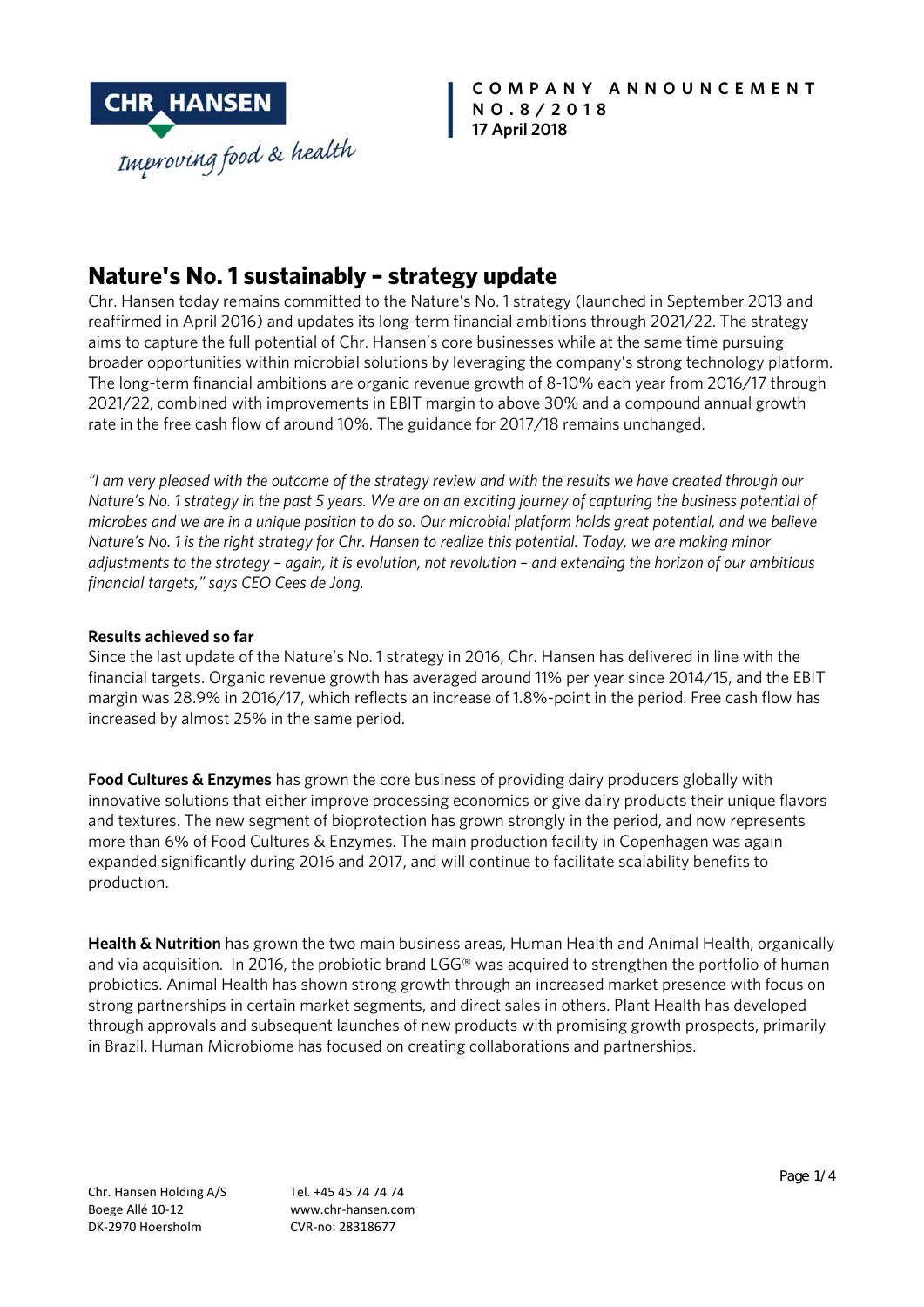**Natural Colors** has focused on increasing profitability and growing sales. A streamlining of the product portfolio has been completed and new products have been launched in the coloring foodstuffs segment. The EBIT margin has increased by 4.5%-points, and absolute EBIT has doubled in two years. Conversion to natural colors is progressing in all regions at varying paces, and growth prospects remain attractive. Raw material volatility and cost-in use of solutions are challenges to faster conversion, which we are seeking to address.

# **Main conclusions of the review:**

## **The technology base – the Microbial Platform – that Chr. Hansen has is unique**

The Microbial Platform is leveraged across all applications in Food Cultures & Enzymes and Health & Nutrition. This allows for knowledge sharing and synergies in R&D. Planned product launches over the next five years will support growth in all business areas. To stay ahead of competitors, and to increase the technology lead in key areas, continued investments in R&D are planned.

## **The main growth driver in Food Cultures & Enzymes will continue to be the core dairy business**

Chr. Hansen has a very strong market position in the dairy space, supported by a technologically advanced product portfolio that is highly relevant for customers. Chr. Hansen will reinforce its market position, particularly in growth markets, by increasing application support to customers and by focused innovation of concepts that suit the requirements of these growth markets. The strong position in Dairy, Meat and Wine will continue to be leveraged through increased penetration of DVS® culture solutions, recruitment of new customers and upselling and cross-selling primarily of the existing product portfolio, to existing customers. The position will also be used, to a lesser degree, as a foundation for entering into near adjacencies, where Chr. Hansen technology will be offered in new market segments.

The new capacity in Copenhagen will continue to support margin development as the capacity utilization increases. New investments in dairy fermentation capacity as well as the freeze-drying value chain are planned. Digitalization of core Chr. Hansen processes, and the addition of new services based on data, which will augment the value of Chr. Hansen's products to customers, will also be explored.

Food Cultures & Enzymes is expected to grow organically by 7-8% per year. Bioprotection is expected to continue growing at a very strong rate and is targeted to reach EUR 200 million by 2025.

# **Health & Nutrition will pursue three separate strategies to capture the potential of microbes**

Microbial solutions have extraordinary potential to improve health for humans and animals and productivity in the agricultural sector. Chr. Hansen is exceptionally positioned to capture this potential across both Human Health, Animal Health and Plant Health. Strong megatrends, such as awareness of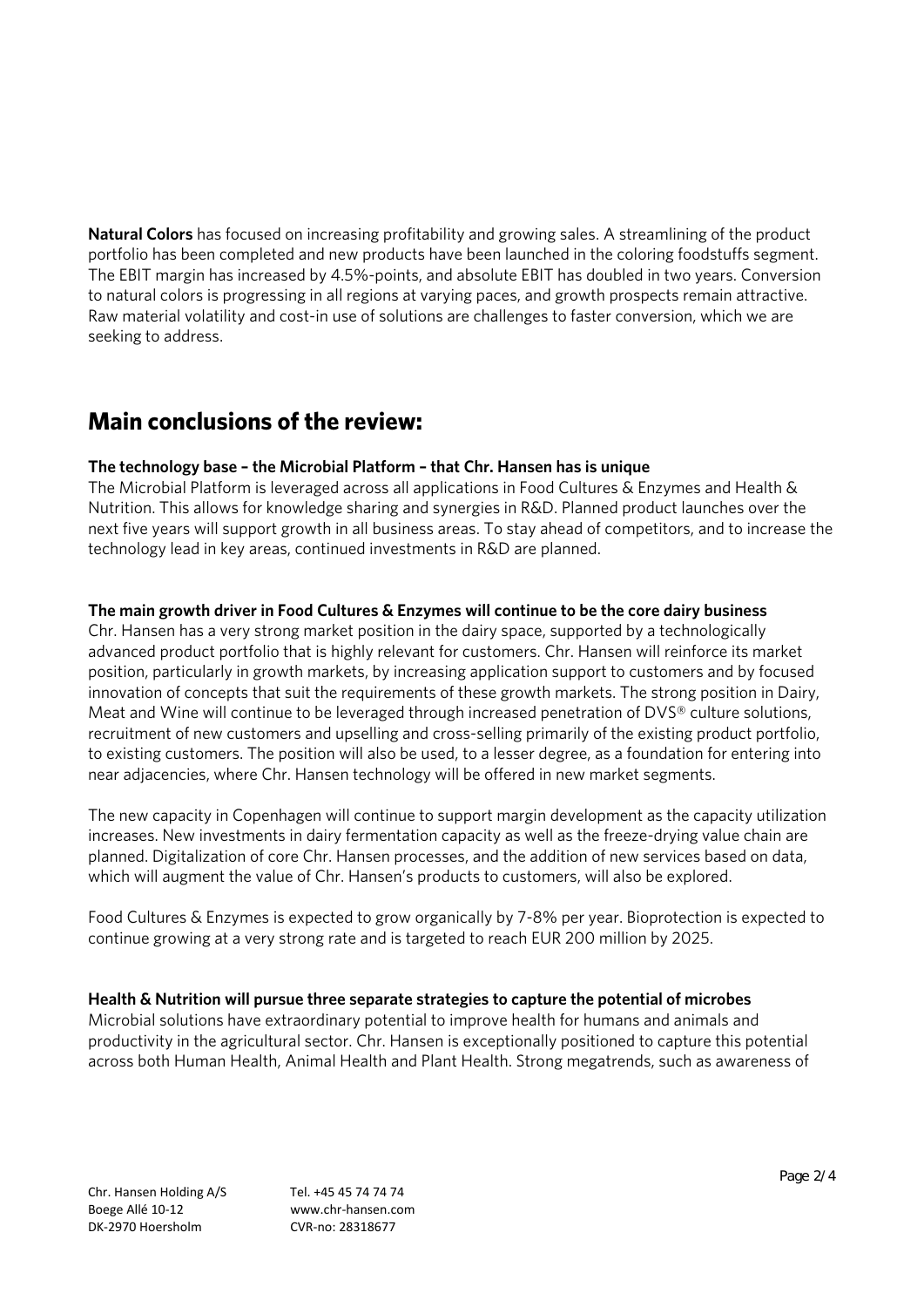the benefits of good bacteria for human well-being, the need to reduce the use of antibiotic growth promoters for livestock and pressure to reduce chemicals in crop production, support the business.

New products for Human Health are expected to drive growth. The dietary supplements business is growing rapidly in emerging markets, and Chr. Hansen plans to expand its product offering for these growing segments to capture growth. In developed markets, existing and new products can achieve even higher market penetration. Human Microbiome will create new opportunities by using existing, conventional strains already used in other segments for new applications, as well as building partnerships to develop new microbial-based products.

Expanded market coverage, particularly in emerging markets, and a strengthened route to market, are expected to drive Animal Health growth. New product launches are also expected to support growth.

The Plant Health platform holds the potential for Chr. Hansen to reach sales of EUR 100 million by 2025. The recent launches of Presence® and Quartzo® in Brazil, give Chr. Hansen a very strong position from which to grow. Recent regulations concerning chemical nematicides in Brazil have opened a window of opportunity that will increase penetration of microbial solutions.

Investments in capacity expansions over the period are planned.

# **Natural Colors will continue the strategy of increasing profitability while driving conversion**

The potential to convert synthetic colors to natural colors in foods and beverages remains a very attractive growth opportunity. The reduction in complexity in the portfolio within Natural Colors has been completed. New products were launched in the FruitMax® range of coloring foodstuffs towards the end of 2017, providing a strong base from which to return to a higher revenue growth. An investment in a new production facility in the US was announced on 11 April 2018, and this will bring opportunities to streamline operations and also bring needed capacity. This investment will be phased over 2018/19 and 2019/20.

### **Long-term financial ambition through 2021/22**

- Organic revenue growth rate of 8-10% per year supported by all business areas, with average organic growth of 7-8% in Food Cultures & Enzymes
- To increase EBIT margin to above 30%
- Compound annual growth rate in the free cash flow of around 10%

All targets assume constant currencies, constant raw material prices, no acquisitions/divestments, and no special items.

### **Capital allocation principles**

Chr. Hansen's capital allocation principles prioritize investment in organic revenue growth and bolt-on